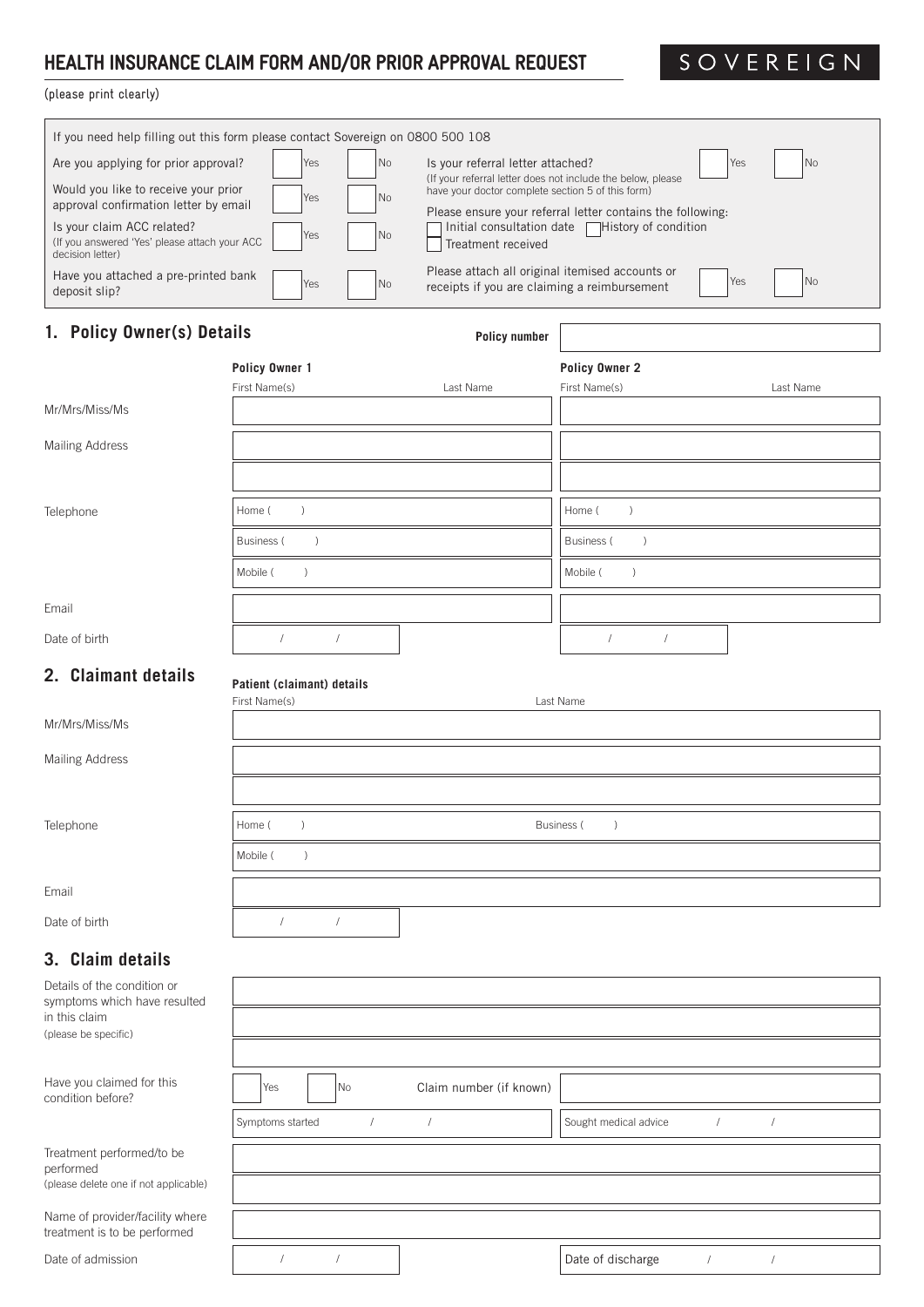# **4. Declaration and consent**

#### **This claim form collects personal information about you (and any Life Assured for whom you are claiming under your Policy) for the purpose of assessing the insurance claim(s) under your policy.**

The intended recipient of this information is Sovereign Assurance Company Limited ("Sovereign") and/or any of its related companies, their officers, their advisers, their agents and reinsurers and the information collected will be held at Sovereign's head office, 74 Taharoto Road, Takapuna and by Sovereign's data storage providers, including cloud-based data storage providers (whether in New Zealand or elsewhere). Sovereign will take reasonable steps to keep such information secure. Sovereign may be required to disclose personal information if disclosure is required by law, including laws of other jurisdictions, for example to government and regulatory authorities. Failure to provide the requested information or provision of incorrect information may result in your claim being declined or unable to be assessed. You and any Life Assured have the right to request access to, and correction of, your respective personal information at any time.

As part of a health insurance claim with Sovereign, I, the Life Assured, consent and give authority to Sovereign and any of its related companies and agents to seek from, and for all and any of the following, their officers and employees, to disclose to Sovereign, their advisers, reinsurers and to any legal tribunal before which any question concerning the insurance may arise, any medical or other personal information affecting such insurance which they may hold in respect of me:

- > Registered Medical Practitioners and specialists; > Bospitals (whether public or private);
- 
- > Counsellors, psychologists and therapists;  $\longrightarrow$  Insurers (whether public or private);
- 
- Dentists;<br>
any other person or organisation which Sovereign reasonably<br>
Your adviser/broker/insurance agent-<br>
Your adviser/broker/insurance agent-> any other person or organisation which Sovereign reasonably considers may hold information about me relevant to this claim.
- 
- > Laboratories;  $\longrightarrow$  Laboratories;
	-
	-
- 

**I, the Policy Owner,** hereby claim the benefit amounts payable on the basis of the statements and information provided by the Life Assured in this claim form which I believe to be accurate and complete in every respect. I understand payments approved by Sovereign will be forwarded to me on receipt of accounts specifying the service provided and the amount payable.

**I, the Life Assured,** agree that a photocopy of this authority will be valid as an original.

### **I agree that a photocopy of this authority will be valid as an original.**

| Please print full name of<br>Claimant (Life Assured) |                                                                                                                                                                                    |      |  |  |  |  |
|------------------------------------------------------|------------------------------------------------------------------------------------------------------------------------------------------------------------------------------------|------|--|--|--|--|
|                                                      | If a claim is being made by a child under 16 years of age, a parent or guardian must sign on the child's behalf.<br>Please insert parent's or guardian's full name and sign below. |      |  |  |  |  |
| Signature of Claimant<br>(Life Assured)              |                                                                                                                                                                                    | Date |  |  |  |  |
| Please print full name of<br>Policy Owner(s)         |                                                                                                                                                                                    |      |  |  |  |  |
| Signature(s) of Policy Owner(s)                      |                                                                                                                                                                                    | Date |  |  |  |  |

## **5. Medical Certificate** (please print clearly)

### **To be completed by a Registered Medical Practitioner or Dentist (at client's expense) if no referral letter provided**

| Name of client                                                                                                                             |     |           |                         |                                                                                |      |                       |  |
|--------------------------------------------------------------------------------------------------------------------------------------------|-----|-----------|-------------------------|--------------------------------------------------------------------------------|------|-----------------------|--|
| Name and address of General<br>Practitioner/Dentist                                                                                        |     |           |                         |                                                                                |      |                       |  |
|                                                                                                                                            |     |           |                         |                                                                                |      |                       |  |
| I confirm that I am the Patient's General Practitioner/Dentist and that I referred<br>the Patient to the Specialist for tests, e.g. x-rays |     |           |                         | Date of referral                                                               |      | $\prime$              |  |
| How long have you been the<br>patient's medical attendant?                                                                                 |     |           |                         |                                                                                |      |                       |  |
| Medical condition requiring<br>treatment                                                                                                   |     |           |                         |                                                                                |      |                       |  |
|                                                                                                                                            |     |           |                         |                                                                                |      |                       |  |
| Date of first medical examination by<br>any Doctor/Dentist for this condition                                                              |     |           |                         |                                                                                |      | Date of consultations |  |
| Details of first medical examination                                                                                                       |     |           |                         |                                                                                |      |                       |  |
| by any Doctor/Dentist for this                                                                                                             |     |           |                         |                                                                                |      |                       |  |
| condition and any subsequent<br>consultations for this condition                                                                           |     |           |                         |                                                                                |      |                       |  |
|                                                                                                                                            |     |           |                         |                                                                                |      |                       |  |
| Details of the recommended<br>treatment/test                                                                                               |     |           |                         |                                                                                |      |                       |  |
| Is this accident related?                                                                                                                  | Yes | <b>No</b> | ACC Claim number below) | If Yes, has an application been made to ACC? (please provide details including |      |                       |  |
|                                                                                                                                            |     |           |                         |                                                                                |      |                       |  |
| Signature of<br><b>General Practitioner/Dentist</b>                                                                                        |     |           |                         |                                                                                | Date |                       |  |
|                                                                                                                                            |     |           |                         |                                                                                |      |                       |  |

\*00443-08/13\* 00443-08/13

# SOVEREIGN